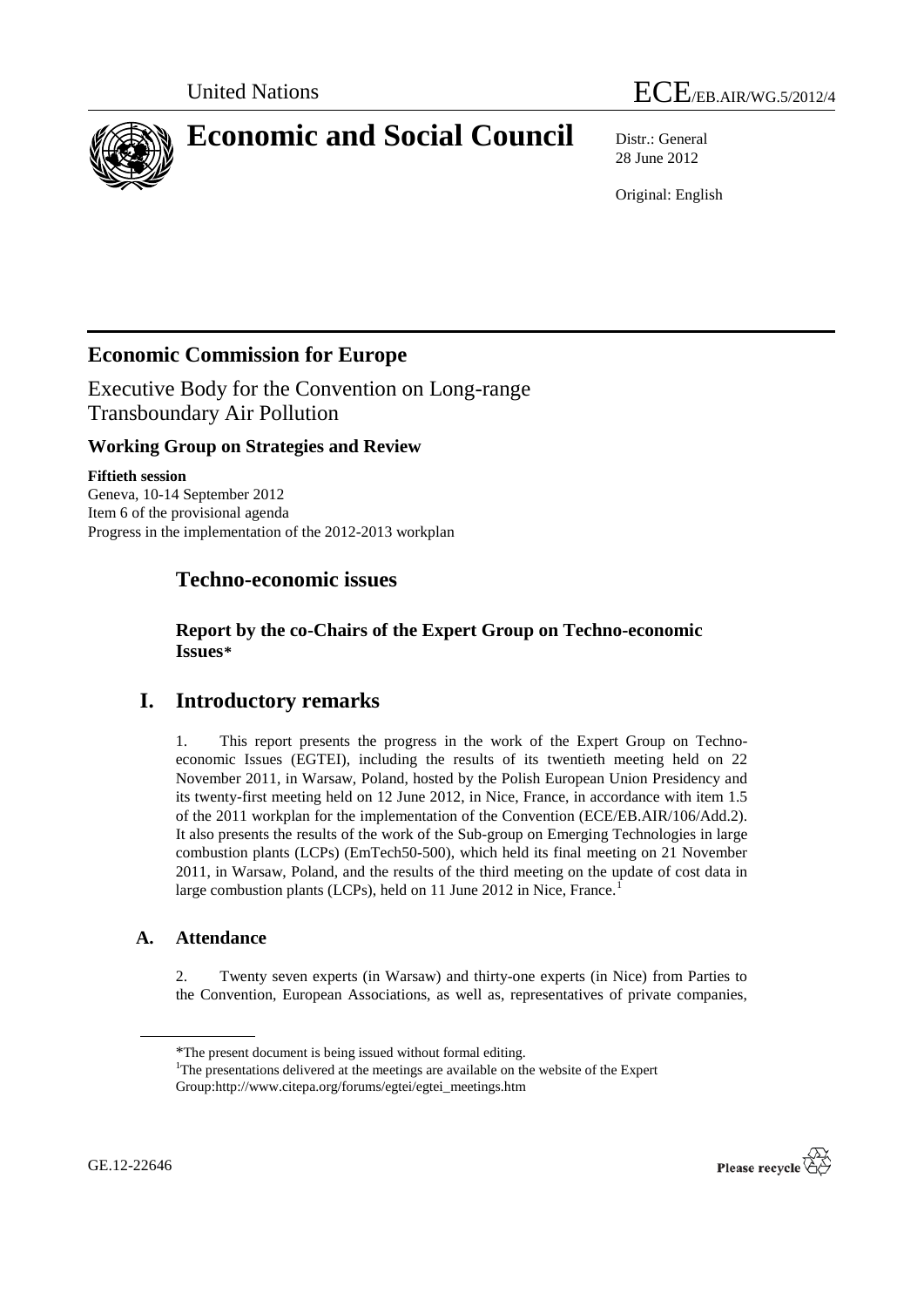attended the meetings of the Expert Group: Belarus, Belgium, Czech Republic, Finland, France, Germany, Italy, Poland, Russian Federation, Netherlands, and the European Association for Environment, Health and Safety in Refining (CONCAWE), EURELECTRIC, the European Association of Gas and Steam Turbines (EU Turbines), the European Association of Internal Combustion Engine Manufacturers (EUROMOT), the European Chemical Industry Council (ESIG/CEFIC), the European Commission Intergovernmental Panel on Climate Change (IPPC) Bureau, the French-German Institute for Environmental Research (KIT-DFIU), the Inter-professional Technical Centre for Studies on Atmospheric Pollution (CITEPA), and the French Agency of Environment and Energy Management (ADEME). Simultaneous interpretation (English-Russian) was organized by the Polish Presidency in Warsaw and by the EGTEI Technical secretariat in Nice, to facilitate the active participation of the Russian-speaking experts. The participation of one expert from Belarus was financially supported by Sweden. The participation of two experts of the Russian Federation was financially supported by France.

#### **B. Organization of work**

3. Representatives of Italy and France co-chaired the meetings.

4. The twentieth meeting was held at the Polish Ministry of Environment, Department of Climate Change and Protection of Atmosphere, in Warsaw. The twenty-first meeting was held in Nice, France, organized by CITEPA.

### **II. Objectives and main discussion points of the meetings**

5. The Expert Group addressed, at its twentieth meeting, the outcome of the discussions held at the forty-ninth session of the Working Group on Strategies and Review, held in Geneva in September 2011, in view of the revision of the Protocol to Abate Acidification, Eutrophication and Ground-level Ozone (Gothenburg Protocol) and analysed its implications for the activities of the Expert Group. The co-Chairs of the Expert Group also reported, at the twenty-first meeting, on the decisions of the Executive Body, at its thirtieth session, held in April/May 2012 and the consequences of the amended Gothenburg Protocol which had been adopted.

6. The Expert Group discussed the following issues in accordance with the 2011 and the 2012-2013 workplans for the implementation of the Convention (ECE/EB.AIR/106/Add.2, ECE/EB.AIR/109/Add.2):

(a) The cooperation between the Expert Group and the Eastern Europe, the Caucasus and Central Asia Coordinating Group, led by the Russian Federation;

The work carried out by the Technical Secretariat of the Expert Group on Costs with regard to options proposed in the revised annexes for submission to the Working Group on Strategies and Review, and possible extended applications of this methodology;

(c) Further work to update the Expert Group's methodology on LCPs, and the outcome of the work on the emerging technologies in large combustion plants, carried out by the Sub-Group EmTech50-500, led by ADEME;

Further work to update the guidance documents of the Gothenburg Protocol with information on black carbon:

(e) The cooperation with the European Integrated Pollution Prevention and Control Bureau, including the updating cost data of Best Available Techniques (BAT) reference documents for some industry sectors;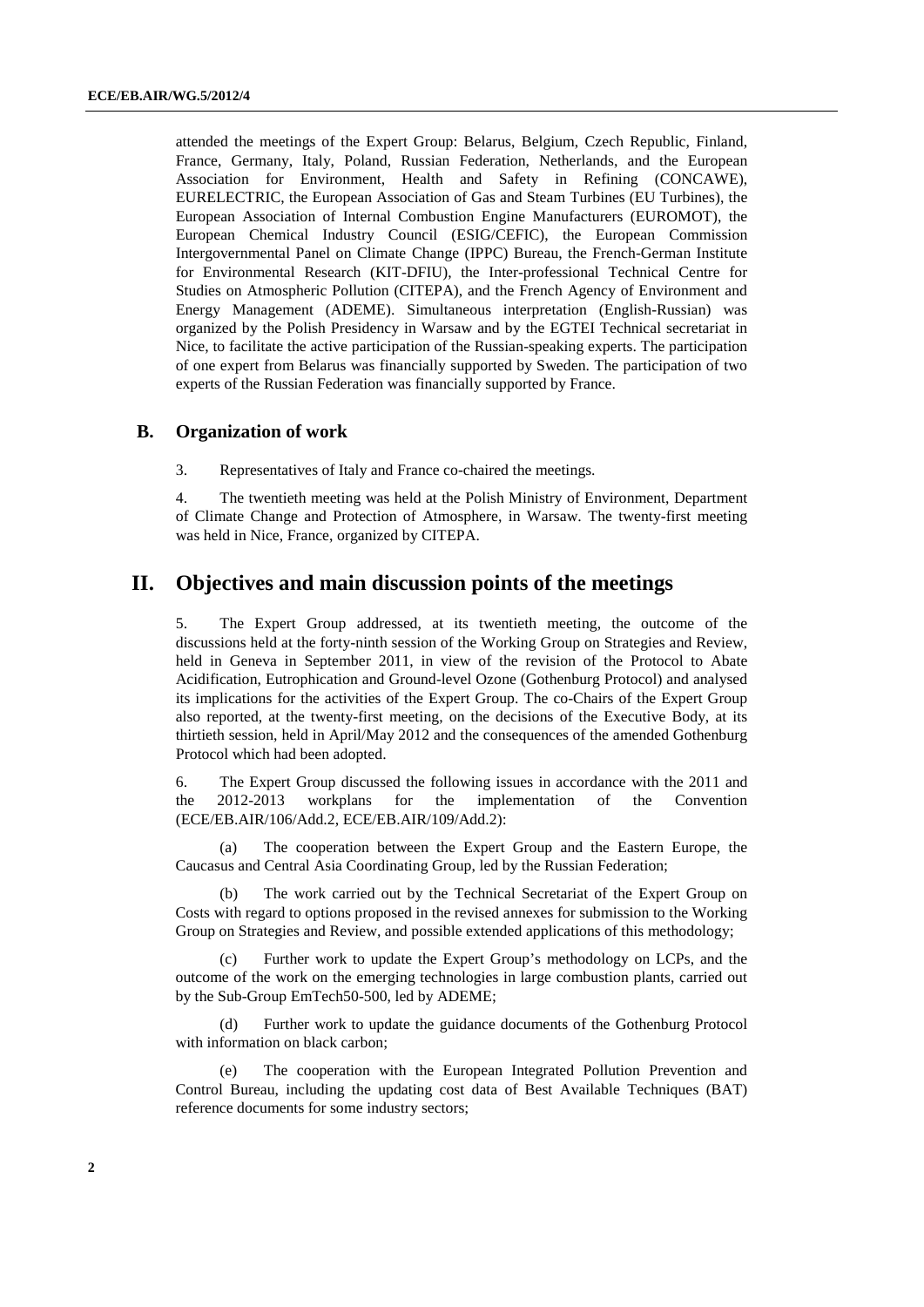(f) The cooperation with the Centre for Integrated Assessment Modelling (CIAM) to improve the quality of the data concerning the electricity production and iron and steel production sectors, in the Greenhouse Gas and Air Pollution Interactions and Synergies (GAINS) model;

(g) The continuation of the cooperation with the Institute for Prospective Technological Studies (IPTS) in Seville, Spain;

(h) The exploration of further applications of the Expert Group/GAINS comparison methodology to the countries of Eastern Europe, the Caucasus and Central Asia.

7. The issue of black carbon (item 1.5 (h) of the 2011 Convention work plan and item 1.4 of the 2012-2013 work plan) was also addressed during the meetings. In addition to work already carried out by the Expert Group on Wood Combustion in the Domestic Sector, there was increasing demand for information on black carbon sources and abatement technologies, in connection to the revision of the Gothenburg Protocol. An update of the guidance documents to the annexes of the amended Gothenburg Protocol also referred to black carbon.

8. The Expert Group also discussed the revision of its work plan for 2012 and beyond.

9. The Executive Director of CITEPA introduced the organization of the work of the technical secretariat of the Expert Group, provided by CITEPA and the Karlsruhe Institute of Technology (KIT), with financial support by ADEME.

10. An invited speaker from Czestochowa University of Technology, Poland, delivered a presentation on the environmental acceptance of the coal combustion in large power plants. He highlighted that concerning CO2 capture and storage, the main issue was largely the public acceptance, whereas the relevant technology existed and was considered to be mature.

11. At the twenty-first meeting of the Expert Group, a representative of a technical agency in the Netherlands presented on the 2012 Dutch approach to cost-effectiveness of emission abatement techniques, highlighting how the revision process of the abatement costs had allowed to replace the old reference values for cost per kilogramme of abated pollutant (in reference to sulphur oxides, nitrogen oxides, volatile organic compounds and particulate matter) with new and more appropriate evaluation ranges. He also pointed out that cost effectiveness was only applicable to activities that were not covered by the European Union Industrial Emission Directive (IED) and not applicable to IED installations with a BREF and activities covered by general legislation.

12. The Italian co-Chair delivered an unofficial presentation concerning the changes introduced by the International Institute for Applied Systems Analysis (IIASA) in the structure of the power plant sector (including industrial boilers) in the GAINS Model. The old and new structures had been compared, highlighting the advantages of the new structure, which would allow for a more accurate calculation of the emissions from that sector, and the representation of the most modern plants in the GAINS model. More details were expected from IIASA at its the next meetings on the GAINS methodology, especially for what concerns the simulation of application of the IED, the recommendation of the upcoming new BREF document on LCPs and application of derogation and opt-out to existing plants.

13. A representative from the Institute of Glass, France, and the European Union sector association Glass Alliance Europe presented the results of a study on the cost of abatement in the glass sector. Numerical examples had been provided for abatement of dust by electrostatic device and sulphur oxides by wet scrubber. He indicated that costs were affected by the furnace size, the fuel, the abatement technology and level, the possible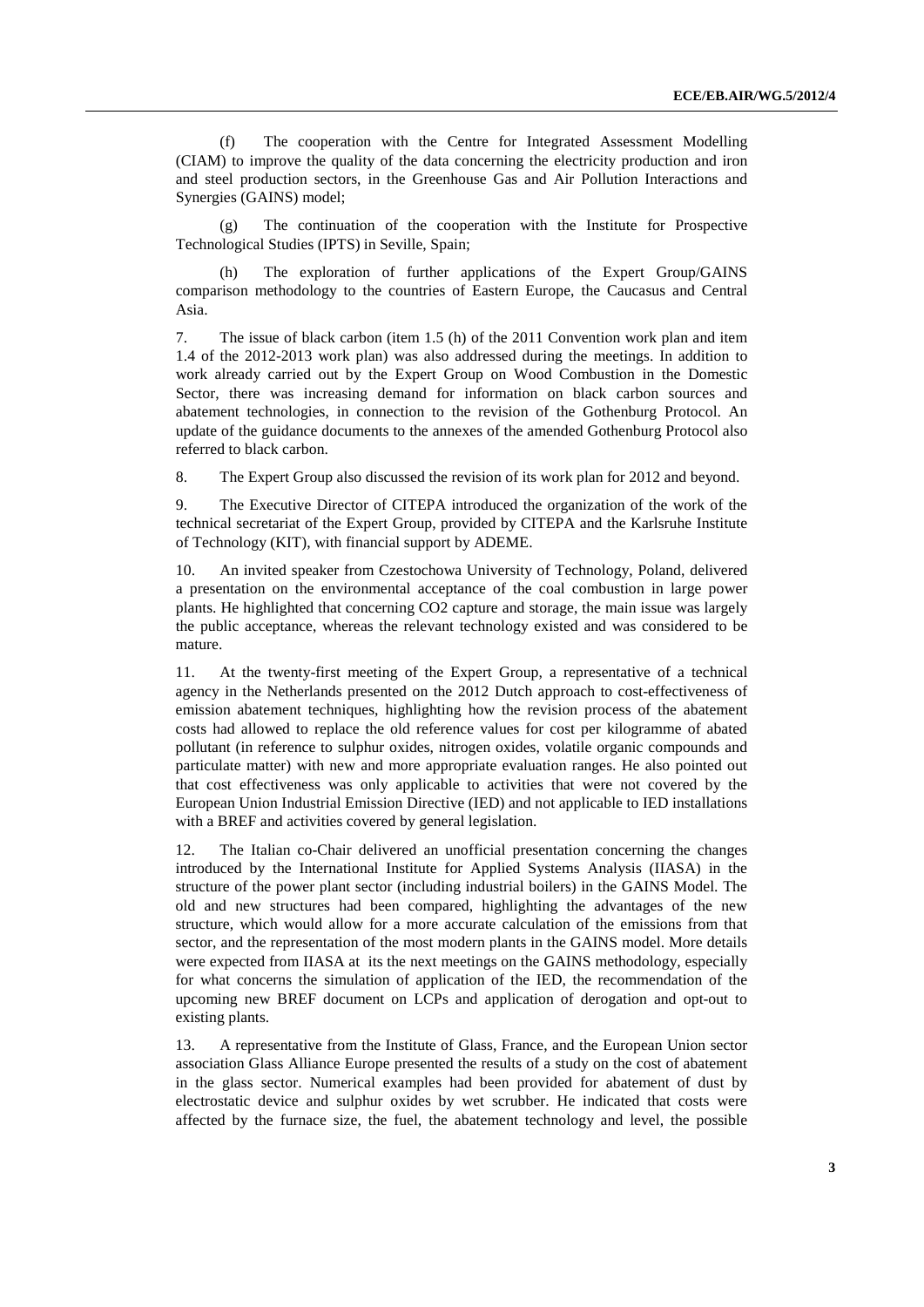recycling or disposal of dust. He also highlighted the uncertainties with regard to cost estimations and the cross media effects which make the simultaneous use of different abatement techniques not always efficient due to counter-effects.

14. A representative of the European Union association EU Turbines presented the last development in terms of environmental performances and energy efficiency, in gas turbines. He highlighted as, with the new trend in energy mix (characterized by more renewable energy), innovations are focused on new requirements (integrated design, fast cycling design, fast start up/fast ramp, stable frequency). In the last ten years, the Combined Cycle Plants have increased the energy efficiency from 52% to 60 %, while, in the same time interval, the CO2 emissions have decreased.

15. A representative of the International Cryosphere Climate Initiative (ICCI) presented a series of technical measures to reduce the emissions of black carbon from agricultural burning. He highlighted the feasibility of recommended measures and the related benefits, as well as the urgency of action in relation to the Arctic region.

### **III. Progress in the work of the Expert Group**

#### **A. Cooperation with the Coordinating Group for Eastern Europe, the Caucasus and Central Asia (item 1.5 (f) of the 2011 workplan and item 1.4(b) of the 2012-13 workplan)**

16. The co-Chairs informed the Expert Group about progress in the work programme as concerns the technical cooperation with the Russian Federation and the countries of Eastern Europe, the Caucasus and Central Asia. With the funds that had been made available by Switzerland, the remarkable result of translating the guidance documents of the Gothenburg Protocol into Russian was achieved, thanks to the effective cooperation with the Scientific Research Institute for Atmospheric Air Protection, (SRI Atmosphere), San-Petersburg, Russian Federation<sup>[2](#page-3-0)</sup>. The translation strictly follows the original document in English, available on the same web page. Consistently with the outcome of the negotiation process taking place within the Working Group, leading to the final adopted text of the Annexes to the revised Gothenburg Protocol, the Guidance Documents will be updated accordingly, both in the English and the Russian versions.

17. The Technical Secretariat of the Expert Group reported on the progress in the pilot project study on implementation costs of abatement technologies applied to the selected Apaty Power Plant in the Russian Federation. The cost methodology, developed and updated by Expert Group, has been successfully applied to the selected plant, showing the effects of the implemented abatement technologies, in terms of emission reductions and related costs, to be in line with the Option 2 in the revised Technical Annexes of the Gothenburg Protocol. The application test, provided in full details, has shown the applicability of the cost methodology at single plant level, highlighting that the costeffectiveness of the technological upgrade strongly depends upon some key operating parameters of the plant. The report has been delivered to the Russian Federation. In the next steps of cooperation several actions are envisaged:

(a) A series of technical seminars with technical experts and officials;

<span id="page-3-0"></span> $2$  The unofficially translated document is now available on the Convention website: http://www.unece.org/env/lrtap/workinggroups/wgs/docs45thsession.html, in the section "Other Informal Documents."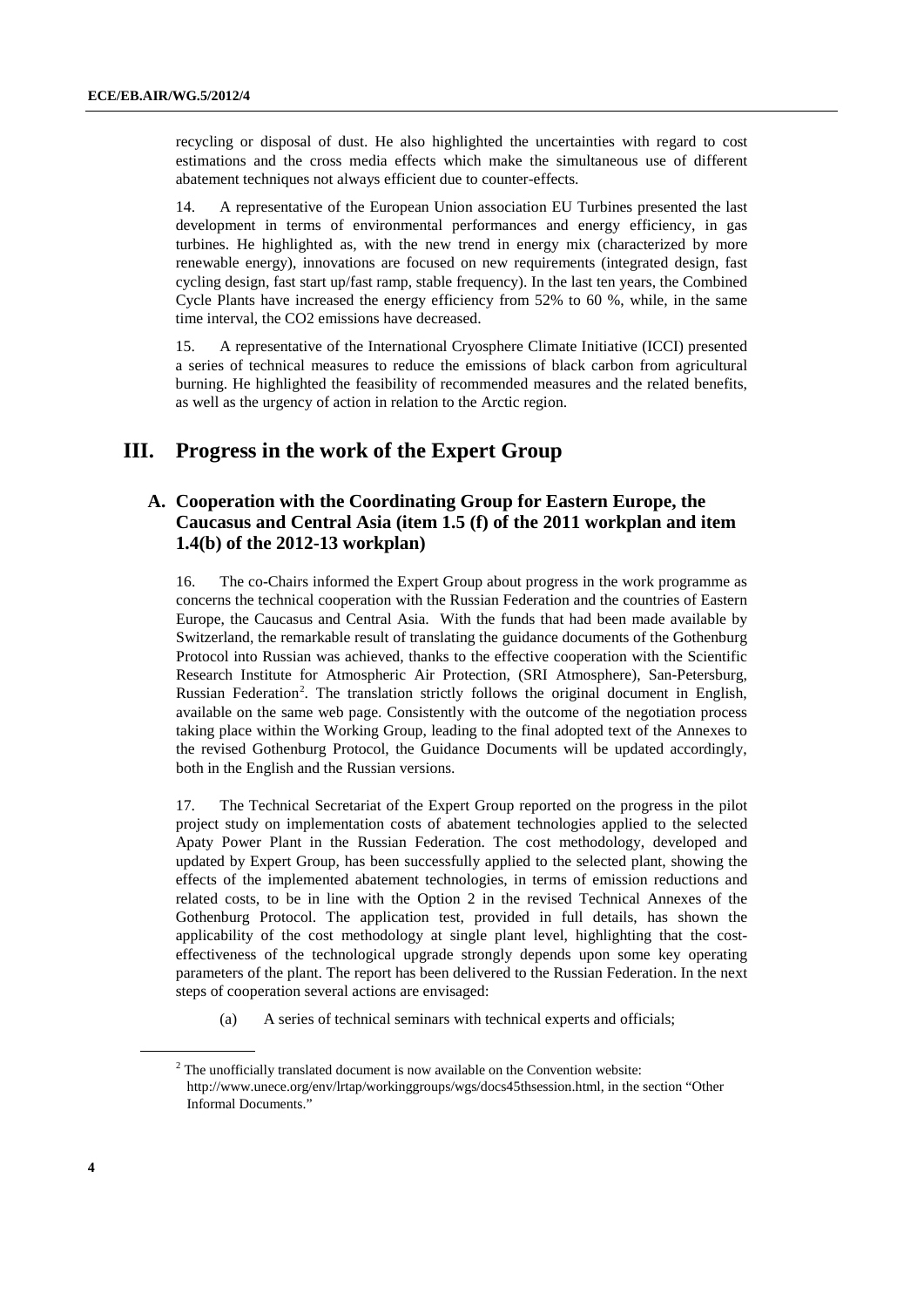(b) Further development of assessment projects concerning implementation costs of abatement technologies;

(c) Extension of the cost assessments analysis to the implementation of the Gothenburg Protocol in countries of Eastern Europe, the Caucasus and Central Asia;

(d) Development of cost assessment guidelines.

18. At the twenty-first meeting of the Expert Group, the Chairman of the Coordinating Group for countries of Eastern Europe, the Caucasus and Central Asia had presented a series of proposals for the continuation of the fruitful cooperation with the Expert Group. The following had been proposed and agreed:

(a) Holding of a seminar in the Murmansk region, tentatively in November 2012, concerning explanations of the Guidance Documents, in particular for what concerns the technologies for controlling emissions of sulphur oxides, nitrogen oxides, volatile organic compounds and dust from stationary sources, including the example of applications of the cost methodology to the Apatity Power Plant;

Development of a list of priority industries in EECCA countries for which the technologies described in the Guidance Documents could be applied;

(c) Study on cost comparison analysis for reduction of dust emissions from coalfiring power plants, using electrostatic precipitators as abatement technology, in the Russian Federation and in the European Union (tentatively March 2013);

(d) Holding of a regional Workshop for countries of Eastern Europe, the Caucasus and Central Asia countries to illustrate the experience of application of the Guidance Document technologies, for controlling emissions sulphur oxides, nitrogen oxides, volatile organic compounds and dust from stationary sources, in the Russian Federation and in Belarus (tentatively May 2013);

(e) Assessment of costs for meeting the provisions under the revised Gothenburg Protocol, in an oil refinery plant in Belarus.

19. At the twentieth meeting of the Expert Group, the expert from Belarus presented an analysis on abatement technologies for particulate matter applied in countries of Eastern Europe, the Caucasus and Central Asia. The analysis had highlighted in a number of cases significant differences in the cost parameters, with respect to those currently in use in the Greenhouse Gas and Air Pollution Interactions and Synergies Model (GAINS) Model, likely due to the peculiarities of the domestic market. In some cases, differences in the efficiency of the abatement technologies are also reported. Further cooperation with Belarus was envisaged, also with the perspective of applying the Expert Group cost assessment methodology to other countries in Eastern Europe, the Caucasus and Central Asia.

20. At the twenty-first meeting of the Expert Group, a representative of the Scientific Research Institute for Atmospheric Air Protection of the Russian Federation presented on the environmental and economic mechanisms of air quality management, in the Russian Federation. She introduced the legislative framework ruling the emissions from stationary and mobile sources, based upon a fine/fee system driven by environmental impact factors. The trend of total emissions and related revenue from fines/fee, over a time period of about ten years, had been presented, along with the amount of investment for environment protection.

21. At the twenty-first meeting of the Expert Group, a representative of Belarus presented the results of a paper on abatement technologies for particulate matter in Belarus. She illustrated the legislative framework, the classification of the several technologies, their technical characteristics, the unit costs as a function of the efficiency of the equipment.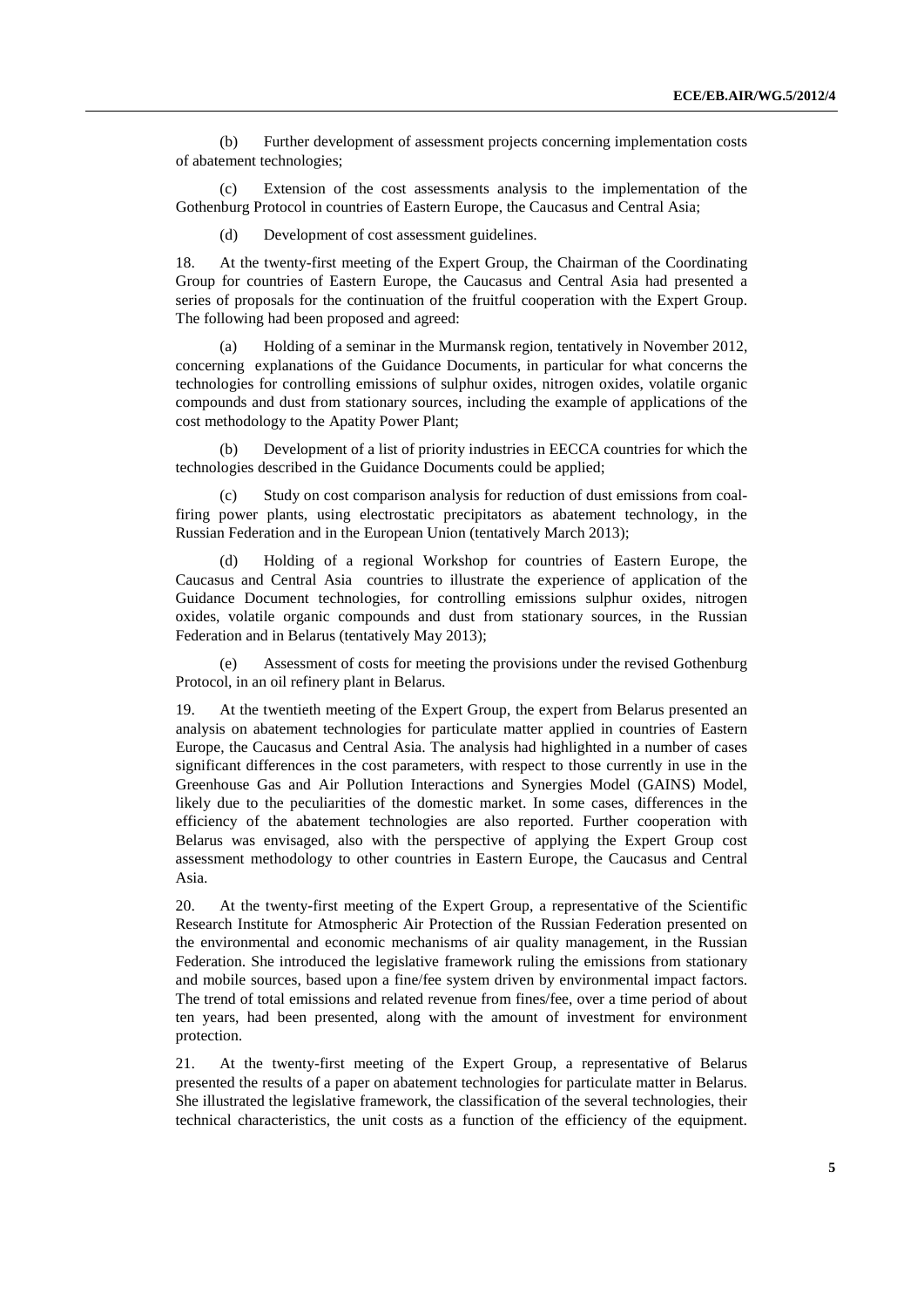Moreover, different estimations of the removal efficiencies (nominal, monitored, GAINS Model) had been compared, revealing some significant differences.

22. The technical secretariat of the Expert Group presented the document "VOC monitoring issues in the Gothenburg Annex VI" which it had developed. "The document aimed at providing detailed answers to requests for clarification raised during the two latest Working Group sessions, on how to control and monitor emissions of volatile organic compounds (VOCs), due to the heterogeneous nature of these compounds and the impossibility to monitor each of them simultaneously. An ad-hoc informal document had been prepared on such issues and submitted to the Convention secretariat. Exhaustive explanations were provided in the document. The Expert Group was seeking contributions, even in kind, to making the document available in Russian.

#### **B. Estimation of the costs of reduction techniques associated with the options proposed by the Expert Group in the draft revised annexes to the Gothenburg Protocol (item 1.5 (b) of the 2011 workplan)**

23. A representative of CONCAWE presented an update of the cost analysis for the refinery sector. Starting from a document publicly available on the CONCAWE website (document CONCAWE 6/11), the analysis had shown revised costs for Sulphur Recovery Units (SRU), based upon operational data from CONCAWE's 2006 sulphur survey and member company mid-range cost data, and compared with the "policy shadow price" derived from European Union Thematic Strategy on Air Pollution. Implications for existing installations have been then analyzed.

#### **C. Methodology for Large Combustion Plants (items 1.5 (d) and 1.5 (e) of the 2011 workplan and items 1.4(d) and (e) of the 2012-13 workplan)**

24. The French co-Chair of the Expert Group reported on the outcome of the first meeting dedicated to LCPs, held in Paris on 11 October 2011. As previously planned, the work would be concluded in 2012. The next steps planned were:

(a) Update of costs of investment on the basis of collected information for installation larger than 500 MWth;

(b) Extension to 50 to 500 MWth range installations, to other fuels, such as biomass, and gas turbines;

(c) Update of operating costs if necessary.

25. The second meeting took place on 31 January 2012.

26. At its twenty-first meeting, the French co-Chair and the technical secretariat of the Expert Group reported about the state of progress of the work, which can be summarized as:

(a) Investments and parameters for operating costs are currently being discussed by experts;

(b) A questionnaire had been developed to collect investment data and useful operating parameters. Answers to questionnaires were expected by mid-September 2012;

- (c) The organization of the EXCEL tool had begun;
- (d) The next meeting was planned for 22 November 2012 in Paris, France.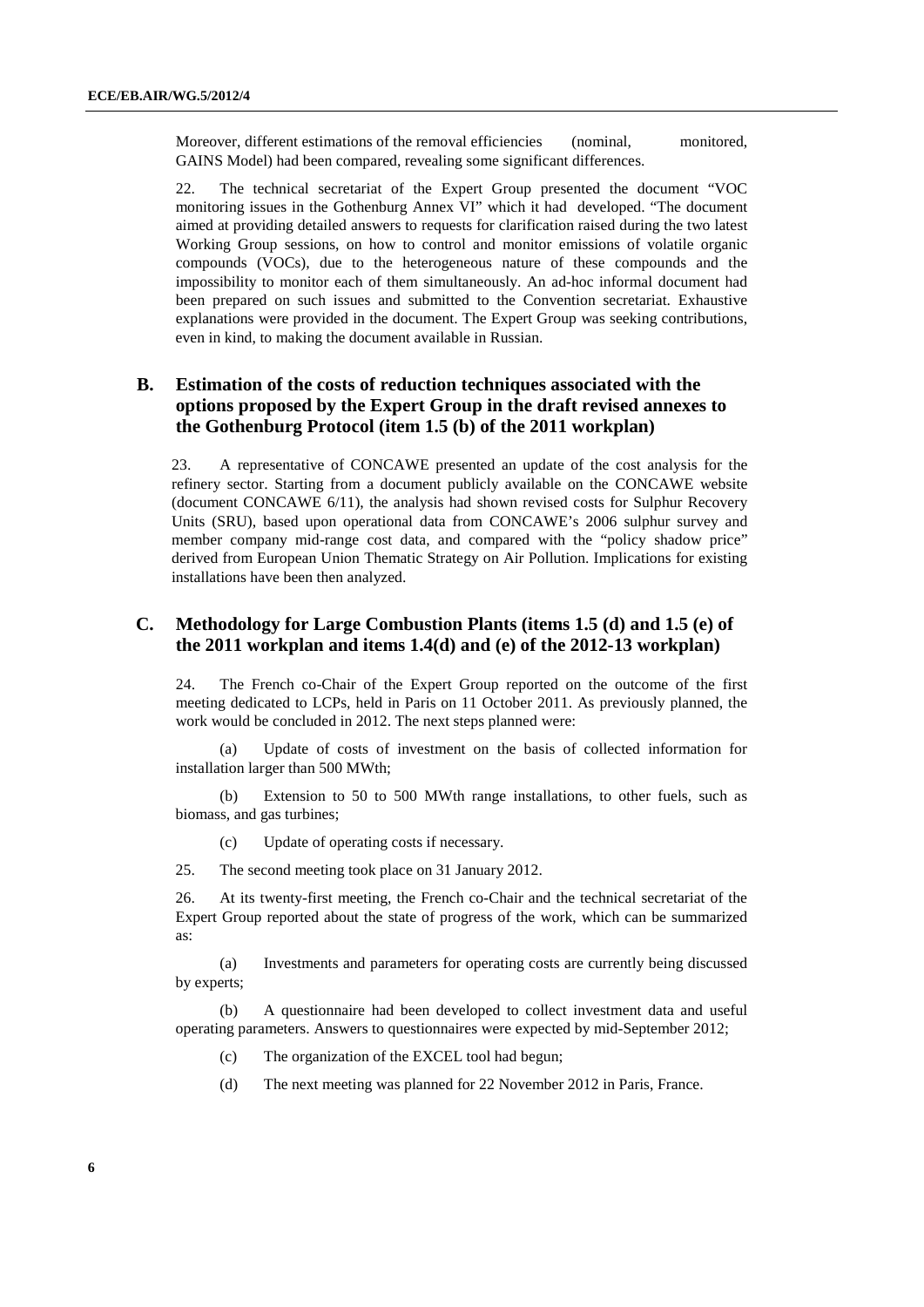The final document would be made available for the revision of the LCP BREF document, in progress by the Technical Working Group of the Institute for Prospective Technological Studies (IPTS) in Seville.

#### **D. Improving the representation of large combustion plants and the steel industry sector in the GAINS model (item 1.5 (c) of the 2011 workplan and item 1.4(c) of the 2012-13 workplan)**

27. The French co-Chair informed the Expert Group about the progress in the cooperation with International Institute for Applied Systems Analysis (IIASA) for a better representation of LCPs and the steel industry sector in the GAINS Model. A technical meeting with the IIASA experts took place at IIASA headquarters on 28 February 2012.

28. At the twenty-first meeting of the Expert Group, a representative from EUROFER reported on the achievements of the cooperation with IIASA. The joint work had resulted successfully in a better re-definition of the sector. The GAINS model included a redefinition of abatement techniques, emission factors and removal efficiency of the described techniques, ultimately allowing for a better calculation of emissions from that sector.

### **E. Work on emerging technologies in LCPs lower than 500 MWth (items 1.5 (a) and 1.5 (g) of the 2011 workplan and items 1.4(a) of the 2012-13 workplan)**

29. The Chair of the Sub-group on Emerging Technologies for LCPs with a thermal input between 50 and 500 MWth (EmTech50-500 Sub-group) presented the conclusions of the work and the final report at the twenty-first meeting of the Expert Group<sup>[3](#page-6-0)</sup>. Data were provided by several national and industrial experts and an assessment had been carried out for 26 emerging techniques and technologies. In the report, each technology was described in a fact sheet, providing information on the following criteria: potential, status of research, status of implementation, description, achieved environmental benefits, applicability, operational data, economics, driving force for implementation and a selection of reference literature. All technologies were graphically summarized according to their status of development and to their pollutant emission reduction potential and with simple boxes with qualitative indications. The final report had been circulated to the Expert Group members, for final approval by mid-2012, and will be made available for the fiftieth session of the Working Group of Strategies and Review. The final report will also be made available for the BREF Document revision on LCPs by the Technical Working Group of the Institute for Prospective Technological Studies (IPTS) Seville. The work, chaired by ADEME, had been carried out in cooperation with the Karlsruhe Institute of Technology, experts from national administrations and industry

#### **F. Update of the guidance document of the Gothenburg Protocol with information on black carbon (item 1.5 (h) of the 2011 workplan)**

30. The technical secretariat of the Expert Group reported on information available on black carbon to be included in the guidance document of the Gothenburg Protocol on

<span id="page-6-0"></span> $3$  The report is available on the web site of the Convention, among the informal documents for the  $50<sup>th</sup>$ session of WGSR at: http://www.unece.org/index.php?id=29873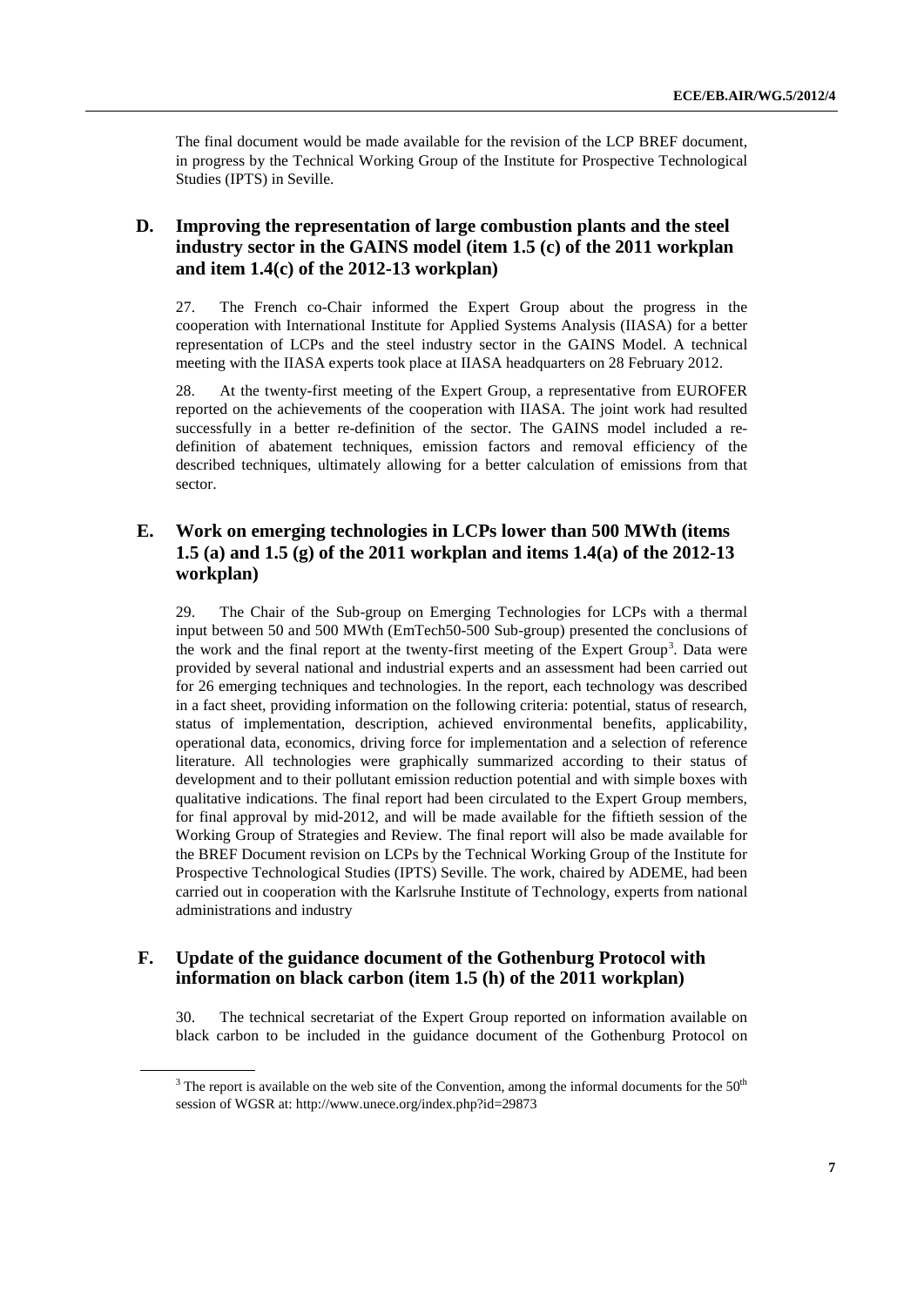stationary sources. The new information available originated from work carried out by the Centre for Integrated Assessment Modelling, at IIASA, the Ad Hoc Expert Group on Black Carbon, the Swiss Federal Office for the Environment, US Environmental Protection Agency, Arctic Council Task Force on Short Lived Climate Forcers and UNEP/WMO (Integrated Assessment of Black Carbon and Tropospheric Ozone report). A survey of sources involved had been presented, related with residential combustion, mainly biomass combustion, the transport sector, off-road machinery, agricultural residues, shipping, industry, tertiary, power generation small combustion. The efficiency of dust reduction techniques (electrostatic precipitators and fabric filters) had also been discussed.

31. The following updates had been introduced in the respective chapters of the guidance document on stationary sources:

(a) Chapter 1 Some definitions had been updated to be coherent with the text of the amended Gothenburg Protocol, black carbon definition added, main sources of black carbon cited.

(b) Chapter 6 "general issues for dust" had been updated with information on emissions of black carbon, the sources and the rates of emissions. Complementary information was provided on the chapters "Combustion techniques and optimization" "Reduction techniques for dust" with information on the efficiency for black carbon;

(c) Chapter 7.1 "combustion installations < 1 MW with domestic combustion installation included" (update already done by Switzerland);

- (d) Chapter 7.2 Combustion installations between 1 to 50 MW;
- (e) Chapter 7.3 Combustion installation larger 50 MW;

(f) Chapter 7.4 Mineral oil and gas refineries for SO2, NOx and dust emissions (flare);

- (g) Chapters 7.6 to 7.9 related to ferrous and non-ferrous metal processing;
- (h) Chapters 7.10 to 7.14 related to mineral industry (cement, glass…);
- (i) Chapter 7.15 Pulp production;
- (j) Chapter 7.42 New stationary engines (diesel engines).

32. The updates had been circulated within the Expert Group members. A number of comments had been received and illustrated at the twenty-first meeting of the Expert Group. The comments had been taken in due consideration for inclusion in the final revised version of the Guidance Documents to be submitted to the Convention Secretariat, by the end of June, for consideration of the Working Group on Strategies and Review, at its fiftieth session in September 2012.

#### **G. Expert Group methodology for comparison between the Annex emission limit values (ELVs) and the emission scenarios developed by the GAINS Model (referred as "new activities in the 2011 workplan)**

33. The Italian co-Chair of the Expert Group presented the developed ad-hoc methodology to compare the ELVs expressed in the Annexes to the Gothenburg Protocol, with the effects of such ELVs on the Emission Scenario calculated by the GAINS Model, in terms of emission reductions and costs, for what concerns the dust (TSP) emissions from the power plant sector. The methodology had been successfully applied by some Parties, including France, Italy, Spain, United Kingdom, Belarus. Recently, it had been decided to focus the application on countries in Eastern Europe, the Caucasus and Central Asia. A